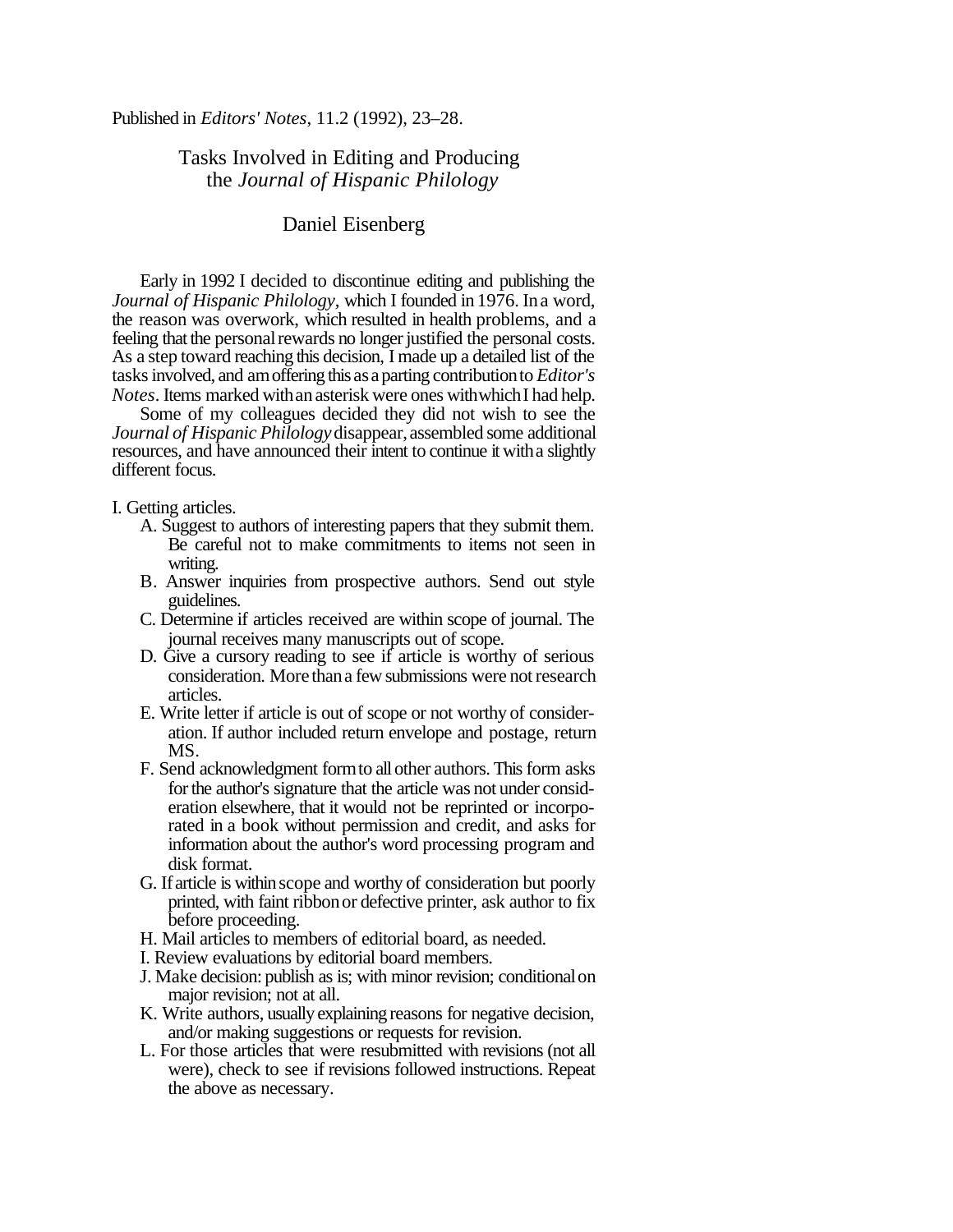- M. Communicate final acceptance. Informauthor when article will probably appear.
- N. Translate abstracts.
- II. Book reviews.
	- A. Request appropriate books that did not come in automatically.
	- B. Log each book in; decide if a candidate for review or not.
	- C. Add books not being reviewed, if within scope, to the Books Received list, published irregularly. Dispose of books not reviewed: to colleagues, to library, to self.
	- D. Prepare proper review heading.
	- E. Identify possible reviewer.
	- F. Write possible reviewer. (Repeat until reviewer is found.)
	- G. Prepare mailing label, print out reviewer's instructions with proper review heading, mail out book.
	- H. Send reminder notices to tardy reviewers.
- III. Write my column.
- IV. Prepare annotated lists of suggested research topics.
- V. \*Prepare section itemizing contents of congress proceedings and homage volumes. Obtain copies from sometimes reluctant publishers. Get others from library or borrow from friends. Mark tables of contents showing articles to itemize. Check work of student that typed tables of contents. Add unusual characters the student cannot handle. Add proper headings.
- VI. Prepare index (every third issue).
- VII. Process accepted material (articles and reviews).
	- A. Move material on Macintosh disks to IBM-compatible disks.
	- B. Convert material not in WordPerfect into WordPerfect.
		- 1. Use WordPerfect's "Convert" program.
		- 2. Use conversion program "Software Bridge."
		- 3. Go to computer center in unsuccessful search for help with the output of obsolete word processing programs.
		- 4. For material done on a Macintosh with Microsoft Word, whose authors had not followed the instruction to save them with "fast save" off (some did not understand the instruction), go to Macintosh which department owns, open file, save it again with fast save off. Then go back to PC and repeat above steps. No PC-based file conversion program accepts Macintosh Microsoft Word files that have been "quick saved."
		- 5. Reenter by hand untranslatable special characters.
	- C. Convert material not in MLA style into MLA style. (One of the most irritating steps of the process. There is not even a common national style, much less an international one; journals in linguistics use a different style than journals in literature. As a result, many authors are not familiar with MLA, or confused about its differences from other styles. MLA, which has also made poorly explained changes in its style, does not address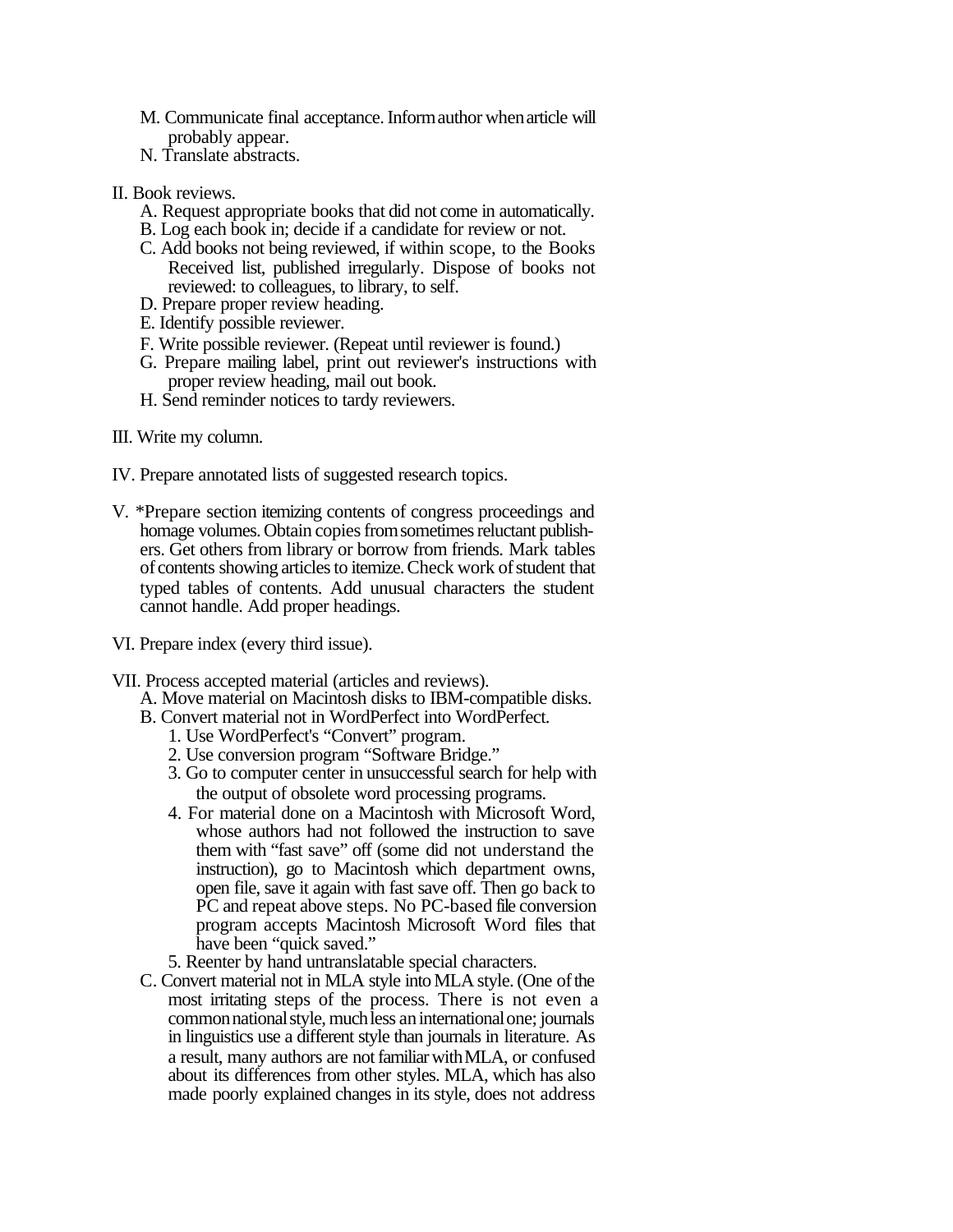many important questions, suchas book review format.) Add notes asking authors to supply first names instead of initials, to fix obviously incorrect references, and the like.

- D. Rewrite defective language, as needed.
- E. Format the material. Collections of commands or macros to carry out some of these tasks are described in my article "Processing Electronic Manuscripts on the PC," originally in *Editors' Notes,* 9, No. 1 (Spring, 1990), 20-30; revised and expanded version in *Scholarly Publishing,* 22 (1991), 93- 108.
	- 1. Remove authorial formatting (margins, tab settings, font commands, headings, etc.).
	- 2. Put quotation marks outside periods and commas. With British authors, convert double to single quotes and vice versa.
	- 3. Convert typewriter-type hyphens and dashes into those used in typesetting.
	- 4. Convert endnotes to footnotes.
	- 5. Remove extra spaces separating footnotes.
	- 6. Remove spaces between paragraphs.
	- 7. Indent quotations. Some authors, despite instructions, indented quotations with hard returns and tabs or spaces on every line. Since fonts necessarily changed in typesetting, and these indentations then produced nonsensical results, they had first to be removed, a tedious manual step.
	- 8. Change underscore to italic.
- F. Run spelling checker on material; correct as needed.
- G. Add font and margin information.
- H. Format article title, author, block introductory quotations (if any), authorial address.
- I. Turn on hyphenation; page through article answering hyphenation queries.
- J. Add running heads.
- K. Print out proofs; eyeball; send to authors.
- L. Note date proofs sent. Write authors who do not return proofs promptly.
- M. When corrected proofs arrive, input corrections.(A painstaking step, as authors sometimes changed correct spelling to incorrect or wished to remove formatting.)
- VIII. Assemble the issue.
	- A. Decide order of articles and reviews.
	- B. Add sequential page numbers.
	- C. Do trial printout on scrap paper; check page breaks; adjust as needed.
	- D. Prepare table of contents, with abstracts.
	- E. Do final printout.
	- F. Proofread further as time permits.
	- G. Take printout to copy shop, copy, and bind.
	- H. Mail to printer with letter of instruction.
- IX. Mail the issue.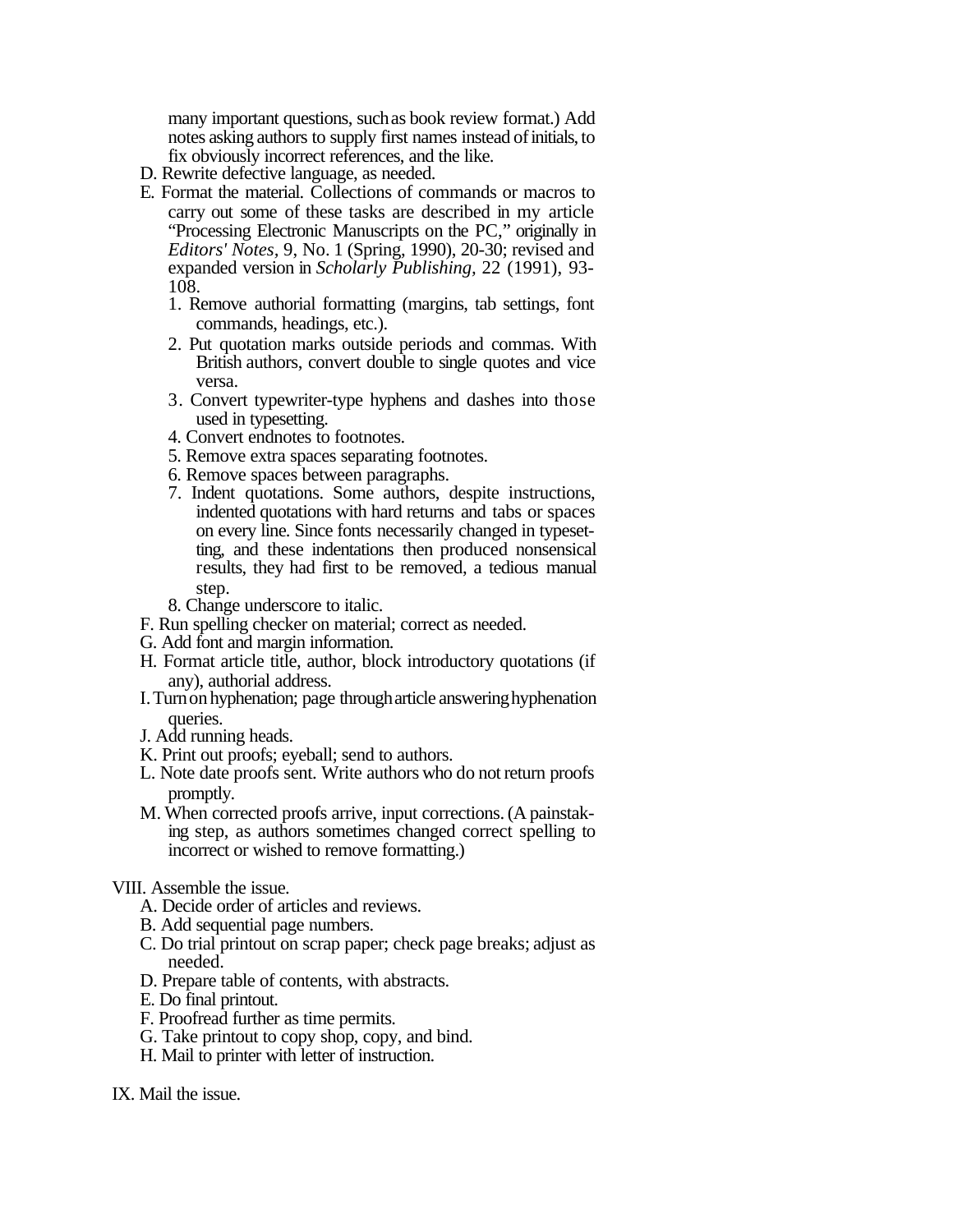- A. Pick up plastic bins from post office.
- B. Get postage added to postage meter.
- C. Add to subscriptiondatabase authors of articles, book reviewers, and authors ofbooks reviewed, so they will get a copyof the issue if not already subscribers.
- D. Export addresses from subscription database, sorted by mail class. Import to WordPerfect and print mailing labels.
- \*E. Place labels on envelopes and cover with tape.
- F. Check issues received from printer.
- \*G. Add postage to envelopes.
- \*H. Stuff issues, seal. If last issue of a volume, insert expiration notices for individual subscribers.
- \*I. Cart to post office.
- \*J. Cart excess to mini-warehouse.
- K. Shlep 120 copies to the university library.
- L. Bill the library. When they pay, log payment and add to checks for bank.
- M. Pay the printer.
- X. Mail offprints.
	- A. Prepare mailing labels for each article and review
	- B. Put labels on envelopes, add tape, stuff envelopes, include author's original disk, weigh each individually, add postage, seal, place in mail.
- XI. Mail tear sheets to publishers of books reviewed.
	- A. Prepare envelopes with publishers' addresses.
	- B. Tear pages out, label, stuff in envelopes, add postage, place in mail.
- XII. Items not associated with a particular issue.
	- A. Yearly chores.
		- 1. Print out year-end dump of database, for security.
		- 2. Fill out IRS forms.
		- 3. Renew annual corporation registration.
		- 4. Fillout subscriptiondealers' annualforms. Also fillout forms for directories of periodicals.
		- 5. Host (in combination with a publisher friend) receptions for authors at MLA and other conventions.
	- B. Subscription maintenance.
		- 1. Post each payment received.
		- 2. Deposit checks. Finding a bank that would accept checks from Spain and Japan, which had no electronic routing numbers, presented an ongoing problem.
		- 3. Correspond with subscription dealers who order for incorrect periods, or who specify a volume and a yearthat do not match.
		- 4. Prepare invoices for direct billed subscriptions at end of eachyear and end of each volume.(Volumes ended at the end of June, the poorest decision I made when starting the journal and the source of no end of correspondence and confusion.)
		- 5. Place invoices in envelopes, add postage, and mail.